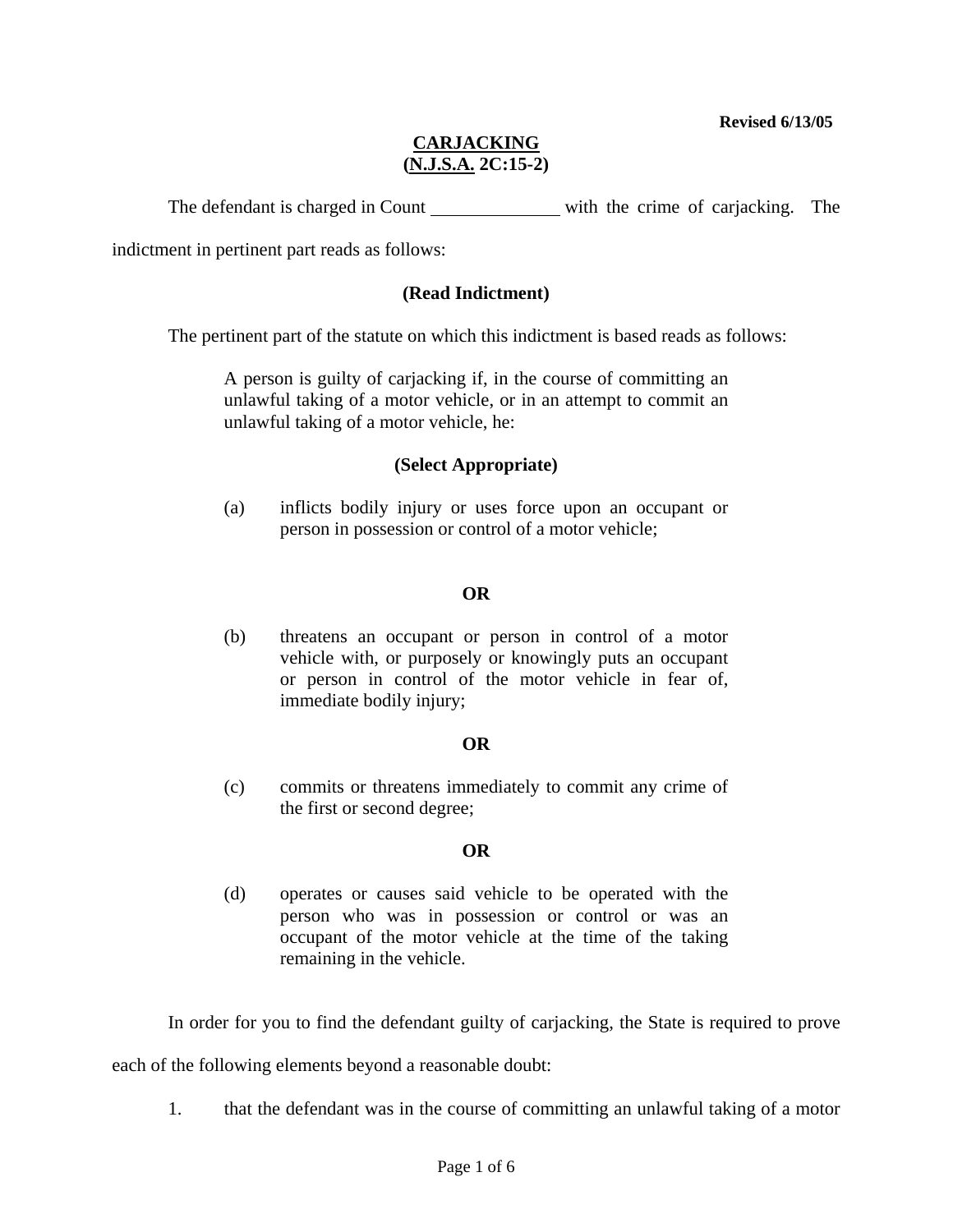vehicle;

### **AND**

2. that while in the course of committing an unlawful taking of a motor vehicle the defendant

### **(Choose from the following)**

a. knowingly inflicted bodily injury or used force upon an occupant or person in possession or control of a motor vehicle

### **OR**

b. knowingly threatened an occupant or person in control with, or purposely or knowingly<sup>[1](#page-0-0)</sup> put an occupant or person in control of the motor vehicle in fear of, immediate bodily injury

### **OR**

c. committed or knowingly threatened immediately to commit the crime of \_\_\_\_\_\_\_\_\_\_\_\_\_\_\_\_, which is a crime of the (first or second) degree

#### **OR**

d. knowingly operated or caused said vehicle to be operated with the person who was in possession or control or was an occupant of the motor vehicle at the time of the taking remaining in the vehicle.

 As I have said, the State must prove, beyond a reasonable doubt, that the defendant was in the course of committing an unlawful taking of a motor vehicle. In this connection, you are advised that an act is considered to be "in the course of committing an unlawful taking of a motor vehicle" if it occurs during an attempt to commit the unlawful taking, during the commission of the unlawful taking, or during an immediate flight after the attempt or commission.

<span id="page-1-0"></span> $\frac{1}{1}$  The State must prove only the lowest culpability state as specified to prove this element. State v. Murphy 185 N.J. Super 72, 76 (Law Div. 1982).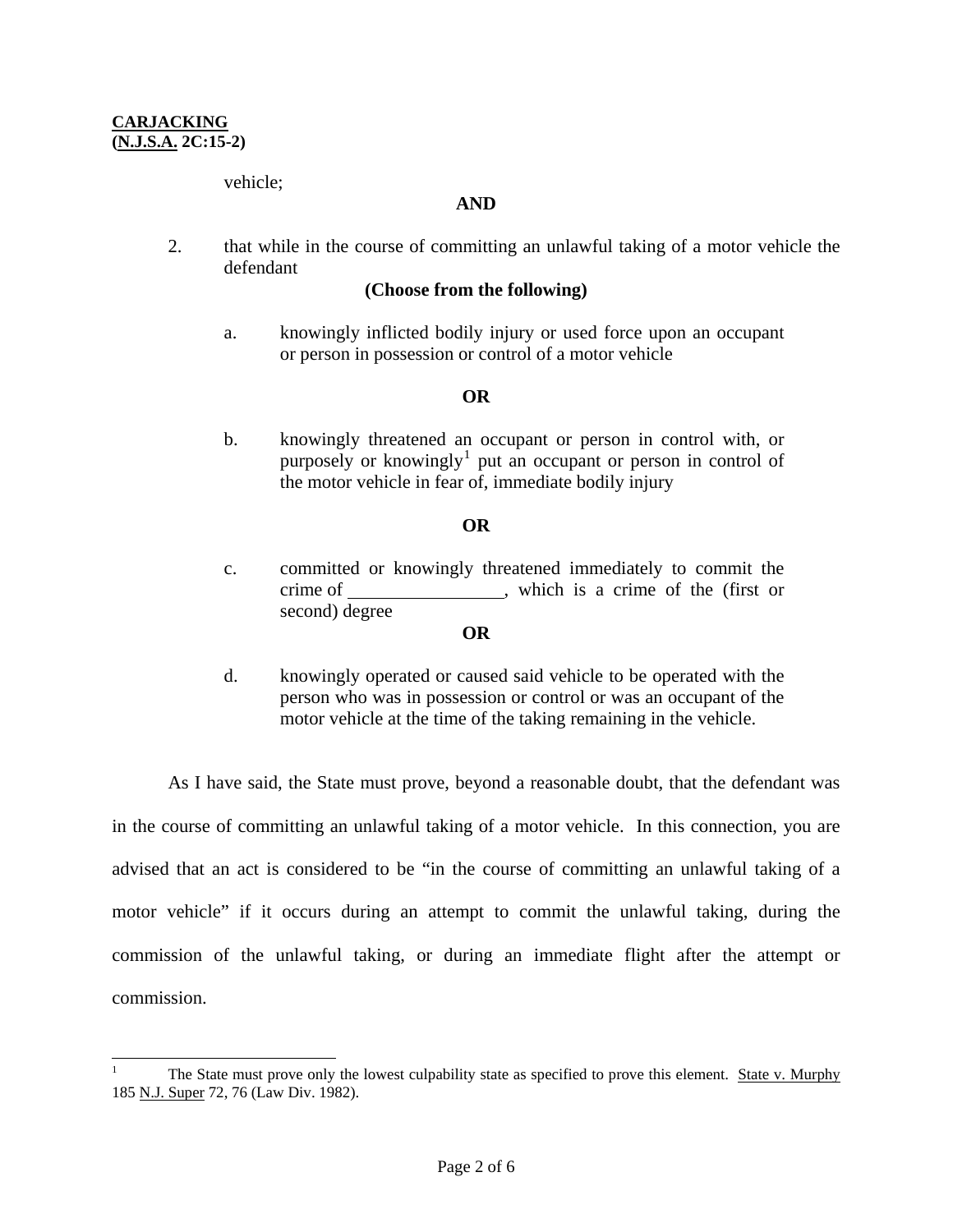<span id="page-2-1"></span>l

 An unlawful taking of a motor vehicle is defined as the taking, operation or exercise of control over the motor vehicle, without consent of the owner or other person authorized to give consent, with the purpose of either permanently depriving the owner of the motor vehicle or temporarily withholding the motor vehicle from the owner or other person in control of the motor vehicle.<sup>[2](#page-1-0)</sup>

 The term "motor vehicle" includes all vehicles propelled otherwise than by muscular power, excepting such vehicles as run only upon rails or tracks, and does not include motorized bicycles.<sup>[3](#page-2-0)</sup>

 I have used the word "purposely." I shall now explain what that means. A person acts purposely with respect to the nature of his/her conduct or a result thereof if it is his/her conscious object to engage in conduct of that nature or to cause such a result. A person acts "purposely" with respect to attendant circumstances if he/she is aware of the existence of such circumstances or he/she believes or hopes that they exist.

 I have also used the word "knowingly." A person acts knowingly with respect to the nature of his/her conduct or the attendant circumstances if the person is aware that the conduct is of that nature or that such circumstances exist or the person is aware of a high probability of their existence. A person acts knowingly with respect to a result of the conduct if the person is aware that it is practically certain that the conduct will cause such a result.

 Remember that when we speak of knowingly and purposely we are speaking of conditions of the mind that cannot be seen. It is not necessary for the State to prove the existence

<span id="page-2-0"></span><sup>2</sup> State v. Garretson, 313 N.J. Super. 348, 359-361 (App. Div. 1998); State v. Zadoyan, 290 N.J. Super. 280,  $287$  (App. Div. 1996).

State v. Zadoyan, supra, 290 N.J. Super. at 287; N.J.S.A. 2C:1-14n; N.J.S.A. 39:1-1.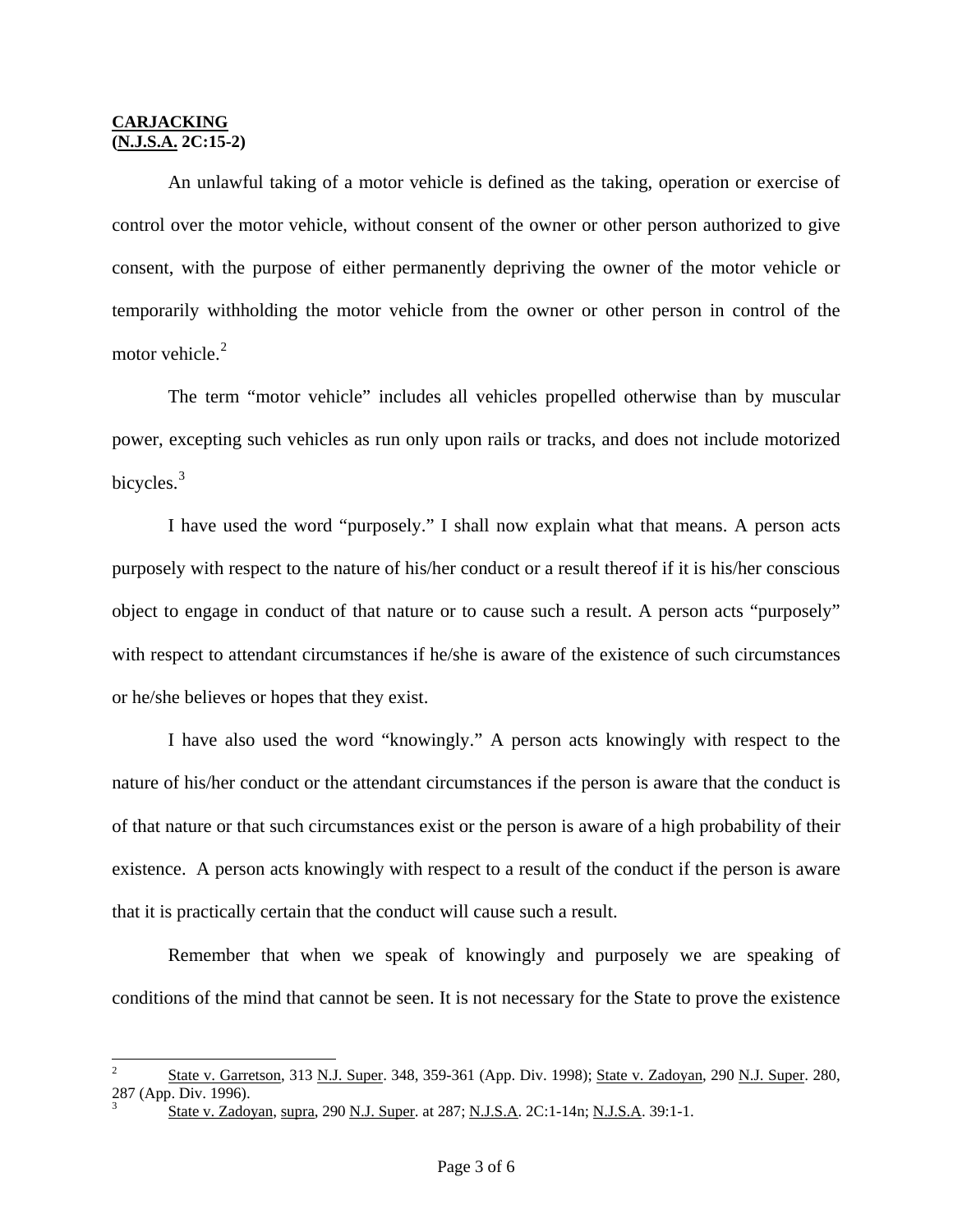of such mental states by direct evidence such as a statement by the defendant that he/she had particular knowledge or a particular purpose. Knowledge and purpose as separate propositions of proof do not commonly exist. They must ordinarily be discovered as other mental states are from circumstantial evidence; that is, by reference to the defendant's conduct, words or acts and all the surrounding circumstances.

 In addition to proving beyond a reasonable doubt that the defendant was in the course of committing an unlawful taking of a motor vehicle as I have defined "in the course of," the State must also prove, beyond a reasonable doubt, that while in the course of committing that unlawful taking of the motor vehicle:

## **(Charge the alternatives that follow, depending on the nature of the case.)**

 1. The defendant knowingly inflicted bodily injury or used force upon an occupant or person in possession or control of the motor vehicle. The phrase "bodily injury" means physical pain, illness, or any impairment of physical condition. "Force" means any amount of physical power or strength used against the victim to take control of the motor vehicle.<sup>[4](#page-2-1)</sup> The force need not entail pain or bodily harm and need not leave any mark. Nevertheless, the force must be directed against the victim, not merely the victim's vehicle.<sup>[5](#page-3-0)</sup>

#### **OR**

2. The defendant knowingly threatened an occupant or person in possession or control of a motor vehicle with, or purposely or knowingly put that person in fear of, immediate bodily injury. The phrase "bodily injury" means physical pain, illness or any impairment of

 $\frac{1}{4}$  $\frac{1}{5}$  State v. Williams, 289 N.J. Super. 611, 617 (App. Div. 1996).

<span id="page-3-1"></span><span id="page-3-0"></span>If there are multiple occupants of the carjacked vehicle and if the facts warrant, the jury may need to be instructed that it must be unanimous that force was used against a particular occupant. See State v. Gentry, 183 N.J. 30 (2005). The court should use a special verdict form with an interrogatory to determine if the jury found force against any particular victim.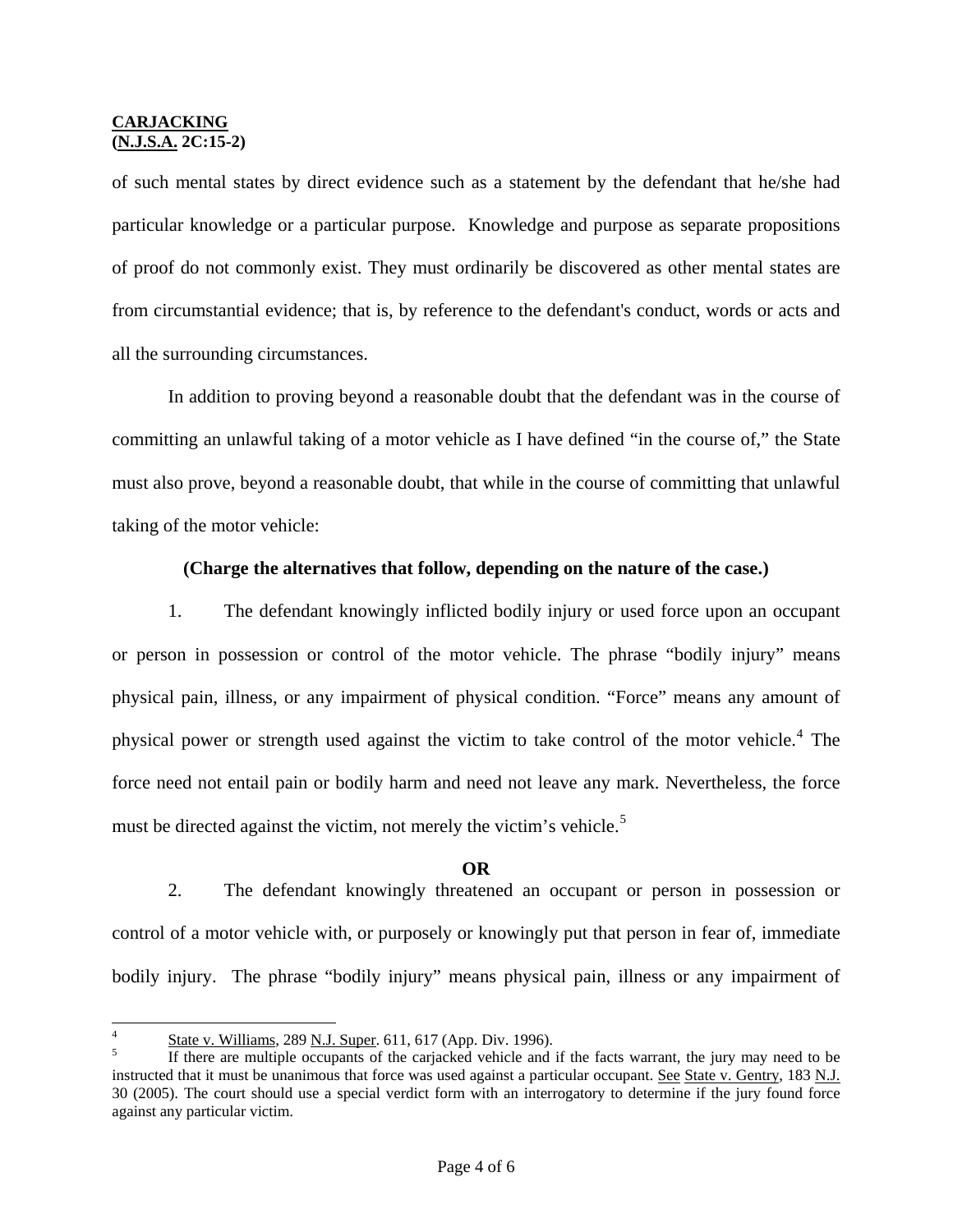physical condition. Although no bodily injury need have resulted, the prosecution must prove beyond a reasonable doubt that the defendant either threatened the victim with or purposely or knowingly put him/her in fear of such bodily injury.

### **OR**

3. The defendant committed or knowingly threatened immediately to commit , a crime of the first or second degree. **(here specify the first or second degree crime alleged by the State and define to the extent necessary, and where appropriate, differentiate between first and second degree crimes and any lesser offenses for which there is a rational basis in the evidence)** while in the course of committing the unlawful taking of a motor vehicle.

### **OR**

4. The defendant knowingly operated or caused said vehicle to be operated with the person who was in possession or control or was an occupant of the motor vehicle at the time of the taking remaining in the vehicle.

 Defendant's threat or use of force must be directed against either an "occupant" or a "person in possession or control" of a motor vehicle. However, the person need not actually be inside the motor vehicle when force is employed or threatened. A person may be either an "occupant" or "in possession or control" of a motor vehicle even when he/she temporarily steps out of the motor vehicle.<sup>[6](#page-3-1)</sup>

 If you find that the State has not proven beyond a reasonable doubt that the defendant committed the crime of carjacking as I have defined that crime to you, then you must find the

6

State v. Williams, 289 N.J. Super. 611, 616-617 (App. Div. 1996).